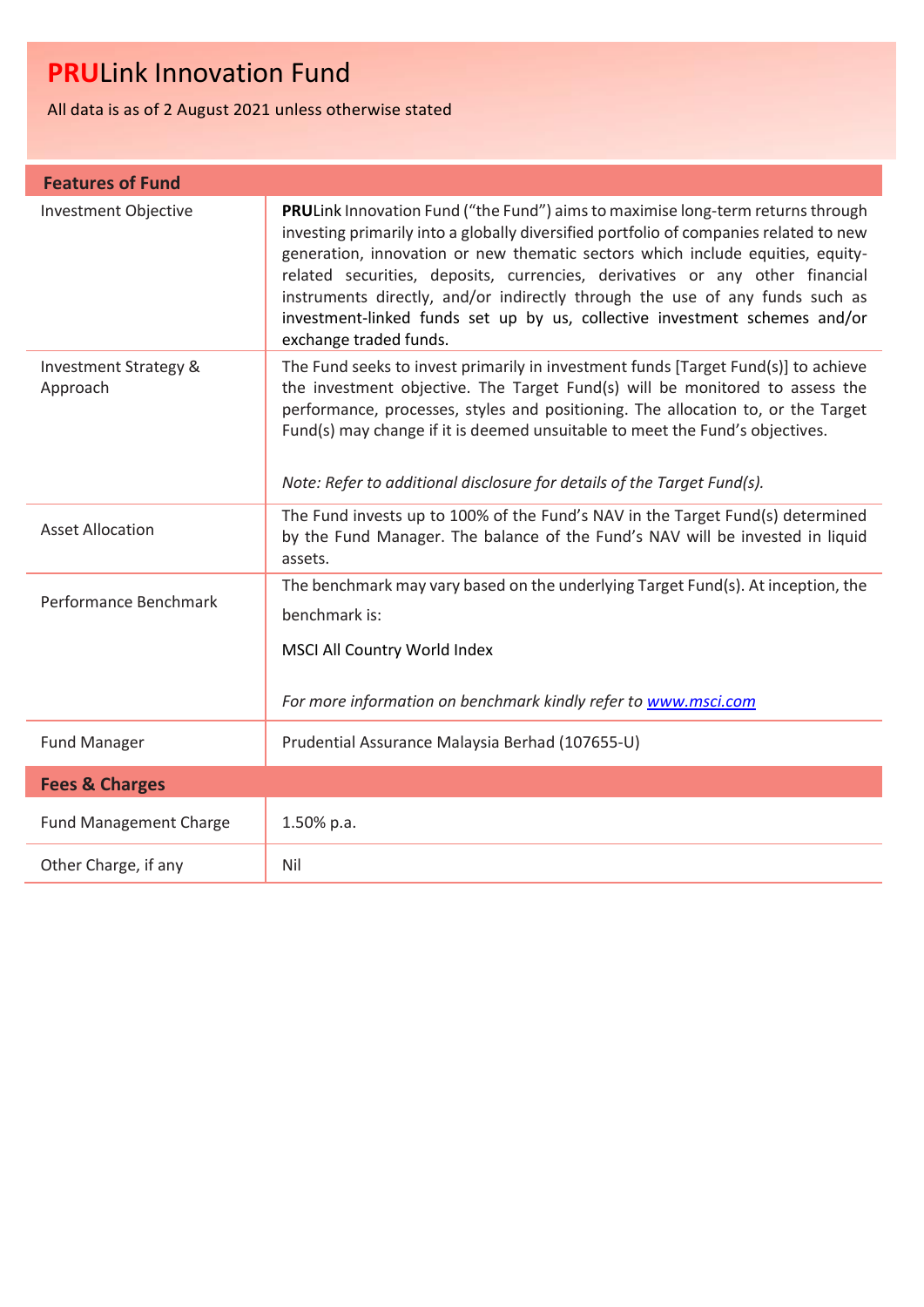All data is as of 2 August 2021 unless otherwise stated

## **Fund Performance**

**PRU**Link Innovation Fund is a new fund. There is no historical performance yet.

**Notice: Past performance is not an indication of its future performance. This is strictly the performance of the investment / underlying funds, and not the returns earned on the actual premiums paid of the investment-linked insurance product.**

**Basis of calculation of past performance:**



## **Additional disclosure for PRULink Innovation Fund**

At inception, the Fund will invest into BlackRock Global Funds – World Technology Fund Class I2 USD ("Target Fund") which is managed by BlackRock (Luxembourg) S.A.

The Target Fund aims to provide long-term capital growth by investing at least 70% of its total assets in the global equity securities (e.g. shares) of companies with main business in the technology sector.

The Fund Manager may use financial derivative instruments (FDIs) (i.e. investments the prices of which are based on one or more underlying assets) for investment purposes in order to achieve the investment objective of the Target Fund, and/or to reduce risk within the Target Fund's portfolio, reduce investment costs and generate additional income. The Target Fund may, via FDIs, generate varying amounts of market leverage (i.e. where the Fund gains market exposure in excess of the value of its assets).

The Target Fund is actively managed, and the Fund Manager has discretion to select the Target Fund's investments. In doing so, the Fund Manager may take into consideration the MSCI AC World Information Technology Index (the "Index") when constructing the Target Fund's portfolio, and also for risk management purposes to ensure that the active risk (i.e. degree of deviation from the Index) taken by the Target Fund remains appropriate given the Target Fund's investment objective and policy. The Fund Manager is not bound by the components or weighting of the Index when selecting investments. The Fund Manager may also use its discretion to invest in securities not included in the Index in order to take advantage of specific investment opportunities. However, the sector requirements of the investment objective and policy may have the effect of limiting the extent to which the portfolio holdings will deviate from the Index. The Index should be used by investors to compare the performance of the Target Fund.

The fund performance for the underlying BlackRock Global Funds – World Technology Fund Class I2 USD as at 31 December 2020 is as follows:

| Year               | 2020     |
|--------------------|----------|
| Net<br>Performance | 133.66%* |

\*Fund Performance is from fund launch date until year end of the same year (non-annualised return).

*Note: The above return is for the Target Fund which is denominated in USD.*

*Source: BlackRock as of 31 December 2020*

Management fees may be charged at the Fund and/or Target Fund(s) level. Please note that you will be charged a maximum of 1.50% p.a., being the combined annual fund management charge at the Fund and Target Fund(s) levels.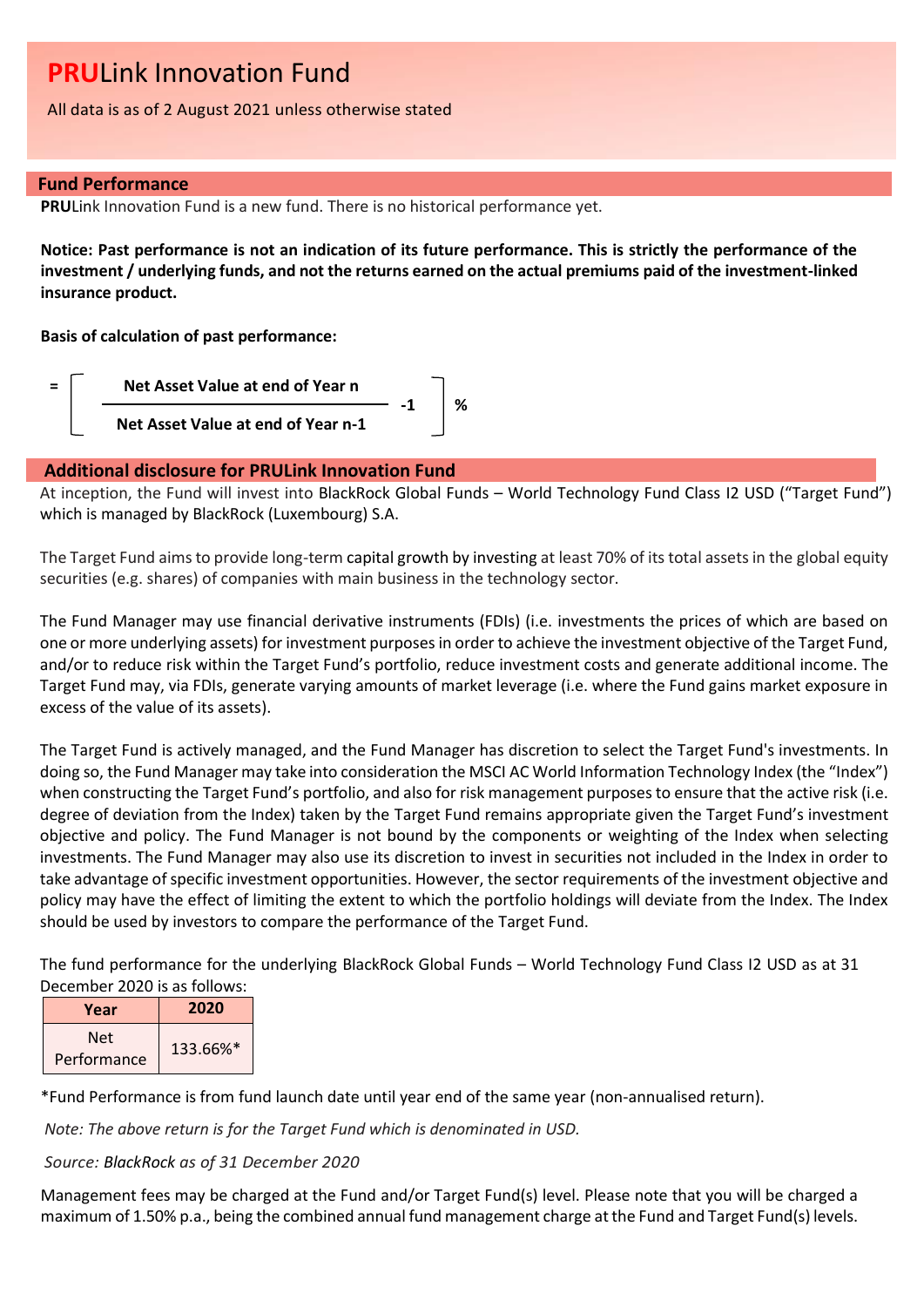All data is as of 2 August 2021 unless otherwise stated

Target Fund(s) with investment strategies to invest in Exchange Traded Funds ("ETF") or other Collective Investment Schemes may incur additional expenses at the Target Fund(s) level which is taken as part of the investment strategy considerations to deliver the fund performance.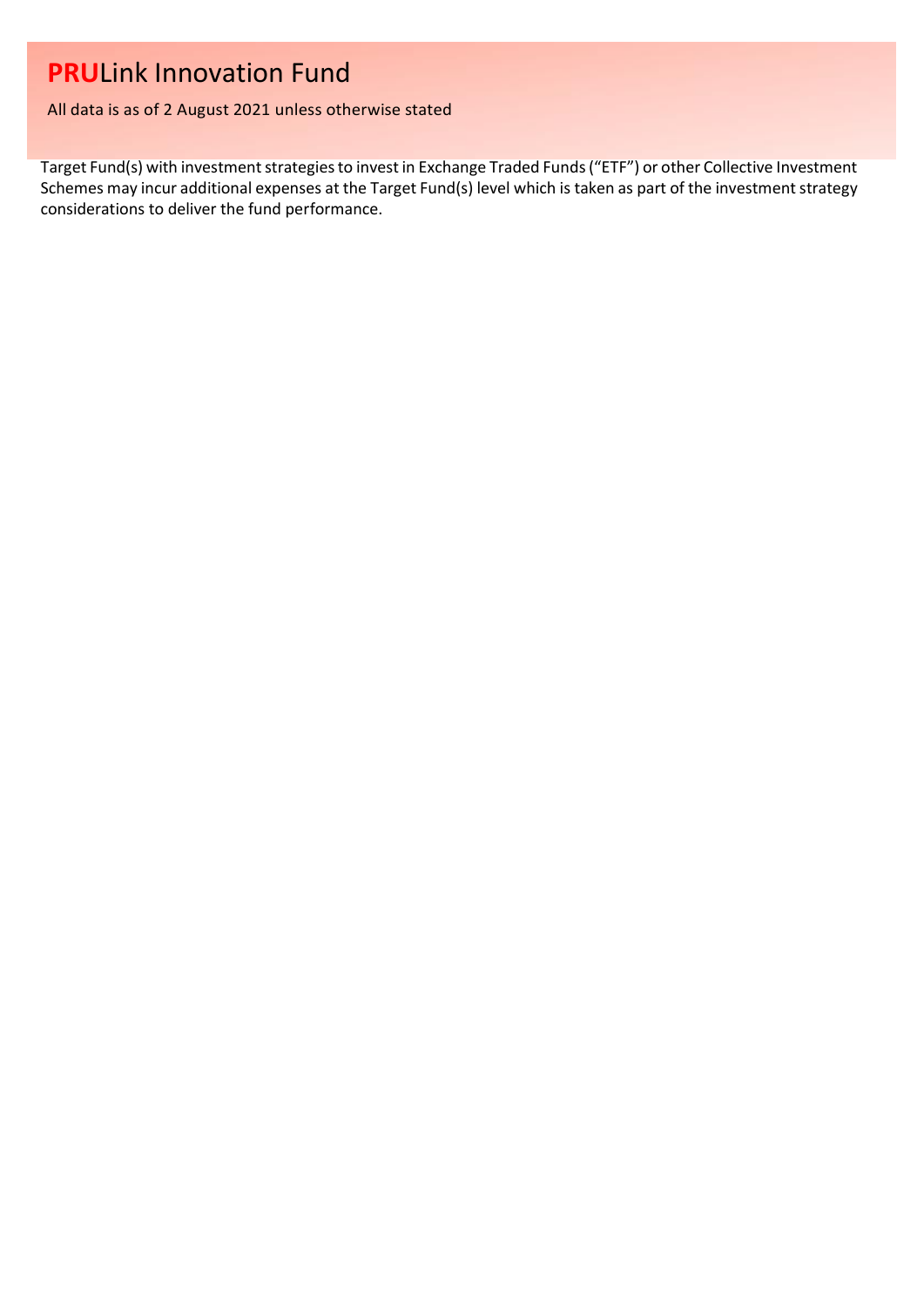All data is as of 2 August 2021 unless otherwise stated

## **Investment Risks for PRULink Innovation Fund**

The Fund is subjected to investment risks including the possible loss of the principal amount invested. The value of the units may fall as well as rise. In addition, the Fund is subjected to specific risk including and not limiting to:

### **General Risks when Investing in the Fund**

### **Market Risk**

Market risk refers to potential losses that may arise from adverse changes in the market conditions. Market conditions are generally, affected by, amongst others, economic and political stability. If the market which the Fund invests in suffers a downturn or instability due to adverse economic or political conditions, this may adversely impact the market prices of the investments of the Fund.

### **Liquidity Risk**

Liquidity risk refers to two scenarios. The first scenario is where an investment cannot be sold due to unavailability of a buyer for that investment. The second scenario is where the investment is thinly traded. Should the investments in the Target Fund(s) be thinly traded, this may cause the Fund to dispose the investment at an unfavorable price in the market and may adversely affect investor's investment. This risk may be mitigated through stringent security selection process.

## **Inflation Risk**

This refers to the likelihood that an investor's investments do not keep pace with inflation, thus, resulting in the investor's decreasing purchasing power even though the investment in monetary terms may have increased.

#### **Interest Rate Risk**

Interest rate risk is a general risk affecting conventional funds. This is so even though conventional funds only invest in investments that are in accordance with the mandate. The reason for this is because a high level of interest rates will inevitably affect corporate profits and this will have an impact on the value of both equity and debt securities. This risk is crucial in a bond fund since a bond portfolio management depends on forecasting interest rate movements. Prices of bonds move inversely to interest rate movements therefore as interest rates rise, the prices of bond decrease and vice versa. Furthermore, bonds with longer maturity and lower profit rates are more susceptible to interest rate movements.

## **Credit / Default Risk**

Bonds are subject to credit / default risk in the event that the issuer of the instrument is faced with financial difficulties, which may decrease their credit worthiness. This in turn may lead to a default in the payment of principal and interest.

### **Risk of Non-Compliance**

This risk arises from non-compliance with laws, rules and regulations, prescribed practices and the management company's internal policies and procedures, for example, due to oversight by the management company. Such noncompliance may force the management company to sell down securities of the Fund at a loss to rectify the noncompliance and in turn may adversely affect the value of investors' investment in the Fund. To mitigate this risk, the Fund Manager has put in place internal controls to ensure its continuous compliance with laws, rules and regulations, prescribed practices and the Fund Manager's internal policies and procedures.

## **Concentration Risk**

This is the risk of a fund focusing a greater portion of its assets in a smaller selection of investments. The fall in price of a particular equity and / or fixed income investment will have a greater impact on the funds and thus greater losses. This risk may be minimized by the manager conducting even more rigorous fundamental analysis before investing in each security.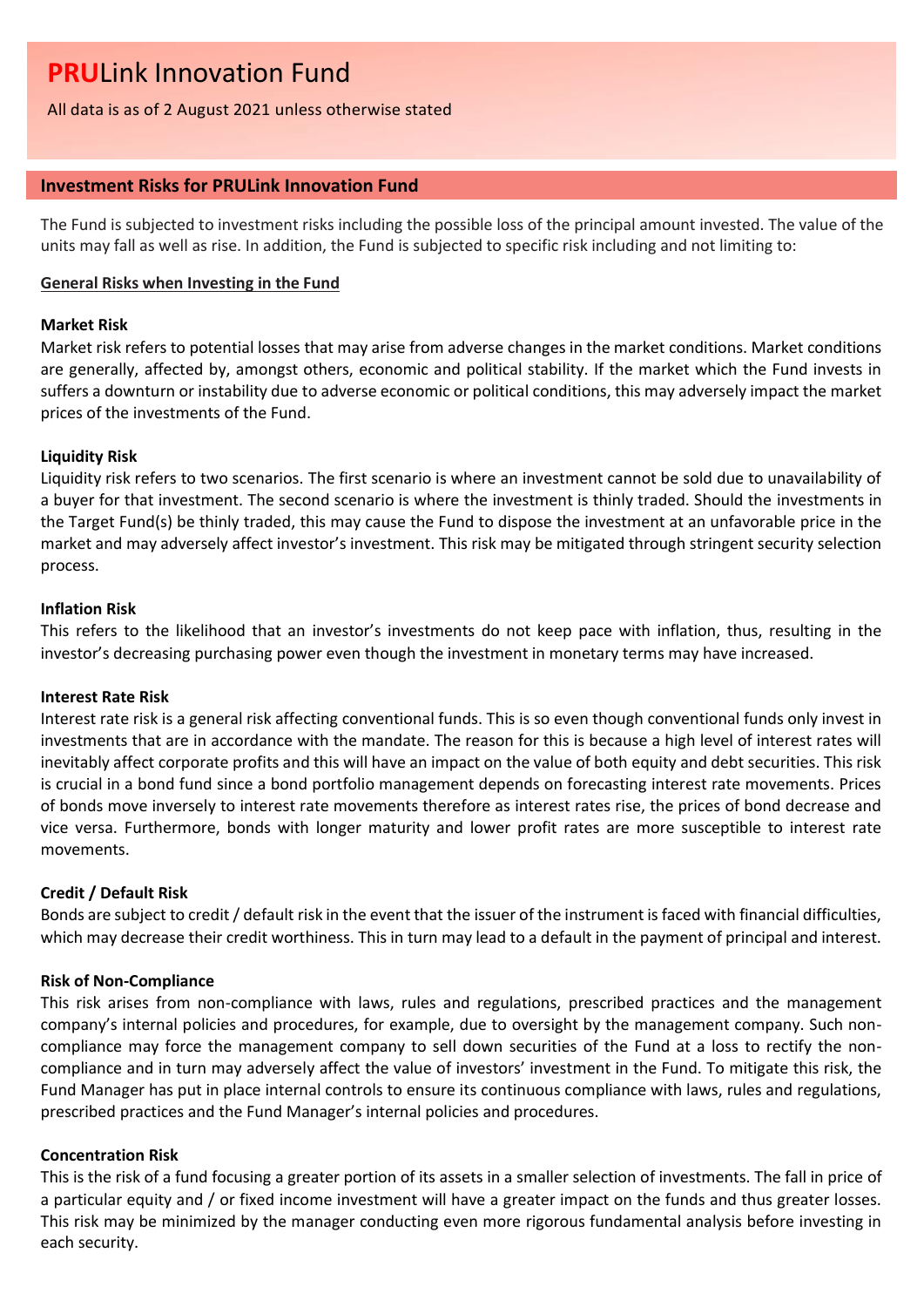## All data is as of 2 August 2021 unless otherwise stated

## **Management Company Risk**

The performance of the Fund depends on the experience, expertise and knowledge of the management company. Should there be lack of any of the above qualities by the management company, it may adversely affect the performance of the Fund.

## **Currency Risk**

The Fund is denominated in MYR, while the Target Fund(s) may be denominated in other currencies. The performance of the Fund may be affected by movements in the exchange rate between the MYR and the Target Fund(s)'s denominated currency. Where applicable, a currency hedge or a currency hedged class of fund may be used to minimise currency risk.

## **Derivatives Risk**

Derivatives may potentially be used to hedge against any risk that may be derived from investing in the Target Fund(s), such as, but not limited to, currency risk.

## **Portfolio Risk**

The Fund is intended for investors who can accept the risks associated with investing primarily in the securities of the type held in the Fund. Investments in equities will be subject to the risks associated with equity and equity-related securities, including fluctuations in market prices, adverse issuer or market information and the fact that equity and equity-related interests are subordinate in the right of payment to other corporate securities, including debt securities. Likewise, investments in fixed income securities will be subjected to the risks associated with debt securities including credit and interest rate risk, and the additional risks associated with high-yield debt securities, loan participations and derivative securities. In addition, investors should be aware of the risks associated with the active management techniques that are expected to be employed by the Fund.

## **Specific Risks when Investing in the Target Fund(s) or its Sub-Fund(s) (collectively to be known as "Target Fund(s)")**

## **Security Risk**

Adverse price movements of a particular security invested by the Target Fund(s) may adversely affect the Target Fund(s)'s net asset value. The Target Fund Manager(s) strives to mitigate the impact of a particular security risk through portfolio diversification, which will help spread the element of risk.

## **Fund Management of Target Fund(s) Risk**

While the Fund Manager will exercise due skill and care in selecting the Target Fund(s), it does not have control over the management of the Target Fund(s) and there is no guarantee that the investment objectives will be met. This may result in policyholders suffering losses in their investments in the Target Fund(s).

The Target Fund(s) may change its objectives and become inconsistent with the objective of the Fund. In such instances, the Fund Manager will replace the Target Fund(s) with another collective investment scheme which the Fund Manager considers to be more appropriate in meeting the objective of the Fund.

## **Errors in Calculation of the Net Asset Value of the Target Fund(s)'s Risk**

There is a possibility there are errors in calculation of the net asset value of the Target Fund(s). In the event such errors occur, the net asset value of the Target Fund(s) will be affected hence, the Target Fund(s) will comply with the rules set forth in the relevant regulatory provisions applicable to the Target Fund(s). Compensation, if any, paid by the Target Fund(s) (subject to the laws of the jurisdiction in which such Target Fund(s) is domiciled), will be credited to the Fund as and when compensation is received.

In view of the foregoing, policyholders must be aware that there are circumstances where neither the Target Fund(s) nor the Fund Manager will be bound to compensate final beneficial owners.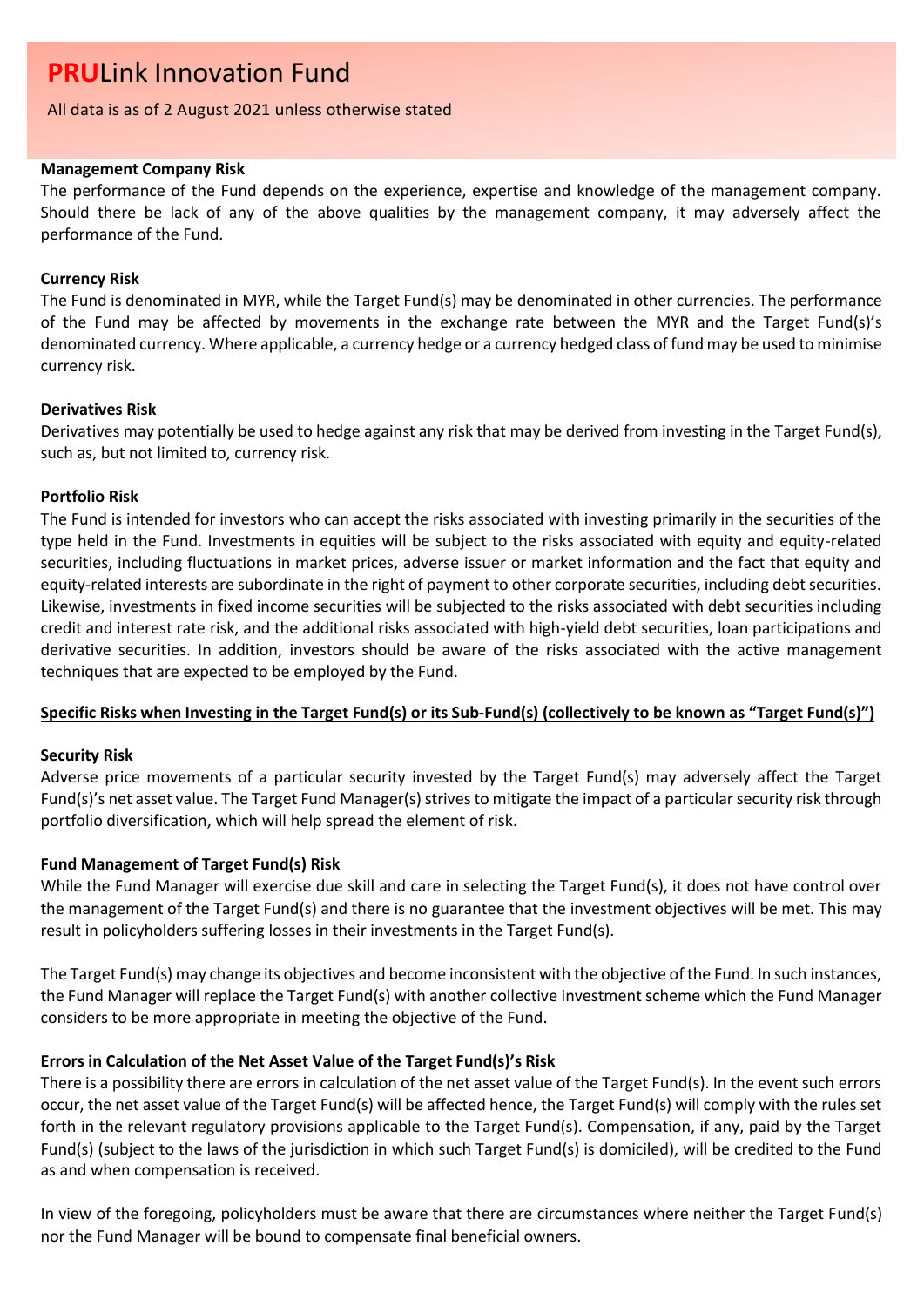All data is as of 2 August 2021 unless otherwise stated

## **Liquidity Risk**

Liquidity risk here refers to two scenarios. The first scenario is where the allocated liquidity of the Target Fund(s) is insufficient to meet redemption needs. The second scenario is where the Target Fund(s) is thinly traded. Should the investments in the Target Fund(s) be thinly traded, this may cause the Target Fund(s) to dispose the investment at an unfavorable price in the market and may adversely affect investors' investment. This risk may be mitigated through stringent security selection process.

### **Concentration Risk**

Target Fund may invest a large portion of its assets in a limited number of securities, issuers, industries, sectors, or within a limited geographical area which likely to result in more volatility and carry a greater risk of loss than a Fund that invests more broadly. When the Target Fund is concentrated in a particular country, region, or sector, its performance will be more strongly affected by any political, economic, environmental or market conditions within that area or affecting that economic sector.

### **Countries or Foreign Securities Risk**

This risk is associated with investments in securities listed or domiciled in countries other than the country of domicile. Any changes in the economic fundamentals, social and political stability, uncertainty or changes in countries' official currencies, currency movements and foreign investments policies in these countries may increase the volatility in asset values, liquidity and default risk which may have an impact on the prices of the securities that the Target Fund(s) invests in and consequently may affect the net asset value of the Target Fund(s). Investments in certain markets may be restricted or controlled. In some countries, direct investments in securities may be prohibited and restricted due to regulatory requirements. These limitations may increase transaction costs and adversely affect a security's liquidity and the price in connection with the security. The Target Fund Manager(s) will monitor and observe the developments in these countries where assets of the Target Fund(s) are allocated. In addition, the Target Fund Manager(s) will also employ a systematic investment process, which includes regular review, to manage and mitigate this risk.

#### **Specific Sectors Risk**

Where investment is made in one or in a limited number of market sectors, Target Funds may be more volatile than other more diversified Funds. The companies within these sectors may have limited product lines, markets, or financial resources, or may depend on a limited management group. Such Target Fund may also be subject to rapid cyclical changes in investor activity and / or the supply of and demand for specific products and services. As a result, a stock market or economic downturn in the relevant specific sector or sectors would have a larger impact on the Target Fund that concentrates its investments in that sector or sectors than on a more diversified Fund. There may also be special risk factors associated with individual sectors.

## **Currency Risk**

The Target Fund(s)'s underlying investments may be denominated in their local currency, which may differ from the Target Fund(s)'s currency of denomination. The performance of the Target Fund(s) may be affected by movements in the exchange rate between the local currency of its underlying investments and the Target Fund(s)'s denominated currency.

#### **Charges to Capital Risk**

The Target Fund(s)'s charges and expenses are taken from the capital, in whole or in part, resulting in possible constraint of capital growth.

#### **Restrictions on Foreign Investment**

Some countries prohibit or impose substantial restrictions on investments by foreign entities. There may also be instances where a purchase order subsequently fails because the permissible allocation to foreign investors has been filled, depriving the Target Fund(s) of the ability to make its desired investment at the time.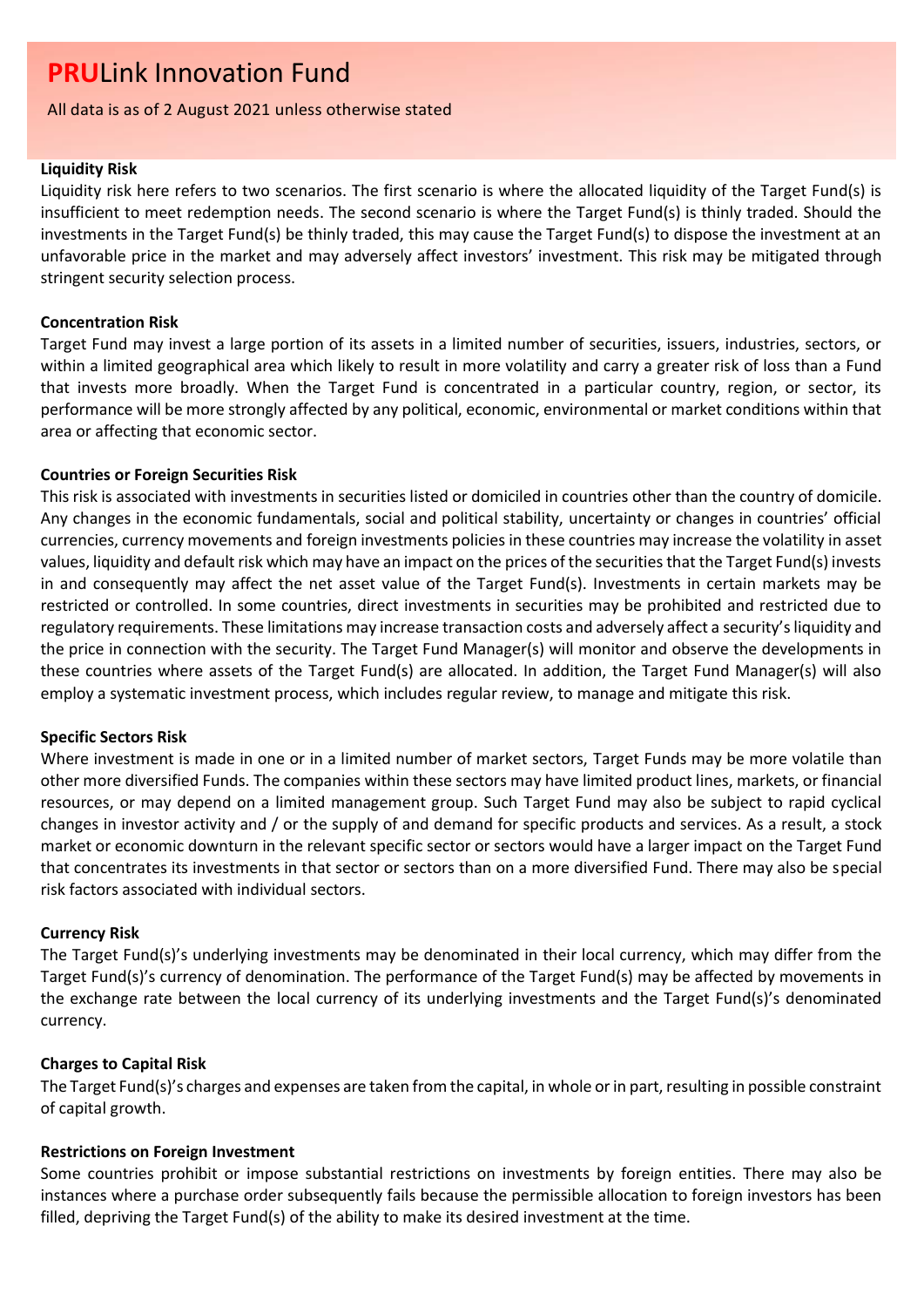All data is as of 2 August 2021 unless otherwise stated

### **Derivatives Risk**

The Target Fund Manager(s) may invest in derivatives which will be subject to risks. While the judicious use of derivatives by professional investment managers can be beneficial, derivatives involve risks different from, and, in some cases, greater than, the risks presented by more traditional securities investments. Some of the risks associated with derivatives are market risk, management risk, credit risk, liquidity risk and leverage risk. Investments in derivatives may require the deposit or initial margin and additional margin on short notice if the market moves against the investment positions. If no provision is made for the required margin within the prescribed time, the investment may be liquidated at a loss. Therefore, it is essential that such investments in derivatives are monitored closely.

The Target Fund Manager(s) has the necessary controls for investments in derivatives and have in place systems to monitor the derivative positions for the Target Fund(s). The Target Fund Manager(s) does not intend to use derivatives transactions for speculation or leverage but may use them for efficient portfolio management and/or risk management. Currency risk is simply one of the market risks which the fund will be exposed to and can be hedged using derivatives such as FX forwards/futures. Often the underlying currency risk may be taken on as a result of buying an underlying equity or bond. If the Target Fund Manager(s) does not want to also take the currency risk associated with these underlying assets, the Target Fund(s) may use Forward Foreign Exchange contracts to hedge any currency risk derived from holdings of non-base currency positions. Essentially this use of currency forwards is to hedge currency risk in the Target Fund(s).

## **Risks Associated with Investments via Stock Connect**

The relevant rules and regulations on Stock Connect are subject to change which may have potential retrospective effect. The Stock Connect is subject to quota limitations. Where a suspension in the trading through the programme is effected, the Target Fund's ability to invest in China A Shares or access the PRC market through the programme will be adversely affected. In such event, the Target Fund's ability to achieve its investment objective could be negatively affected.

*The above should not be considered to be an exhausted list of the risks which potential policyholders should consider before investing in the Fund. Potential policyholders should be aware that an investment in the Fund may be exposed to other risks of exceptional nature from time to time.*

## **Risk Management**

## **Forecasting Risk**

Potential risks are taken into consideration in the process of sector allocation and stock selection based on analysis on various key factors such as economic conditions, liquidity, qualitative and quantitative aspects of the securities.

## **System Control**

Risk parameters are set internally for each fund, depending on client's risk profile. These risk parameters include limits of issuer bet, group issuer, sector rating and issue size of the securities held in the portfolio.

A front-end office system is in place to monitor portfolio risks, serving as an auto filter for any limitations or breaches.